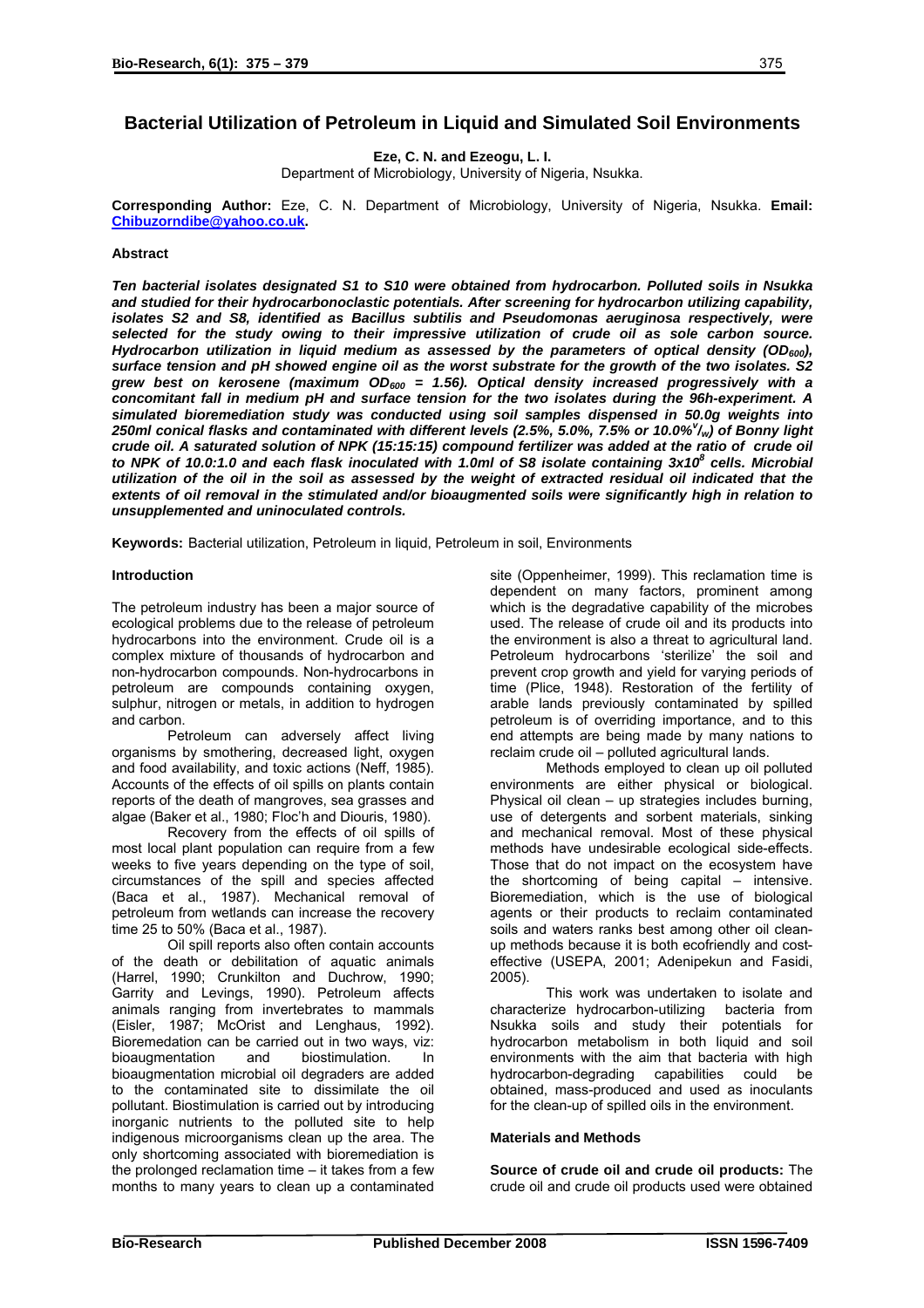from the Shell Petroleum Development Company (SPDC), Port-Harcourt River State, Nigeria.

**Source of test organism:** The source of the organism used as inoculants for the study was soil sample with a long history of petroleum – hydrocarbon pollution collected from automobile servicing workshop.

**Isolation of test organism:** An enrichment medium was prepared; it consist in g/l of the following:  $(NH_4)_2$  SO<sub>4</sub>, 1.25;  $(NH_4)_2$  HPO<sub>4</sub>, 1.95; KH<sub>2</sub> PO<sub>4</sub>, 0.85; MgSO4. 7H2O, 0.09; CaCl2, 0.001; distilled water, 1.00L. Ten grams of the petroleum hydrocarbon-polluted soil sample was inoculated into the sterile medium and 1.0ml of filter-sterilized kerosene was added and the mixture shakeincubated (Gallenkamp, England) at 100 rpm and  $30^0$ C for seven days.

 Thereafter the viable organisms in the enrichment medium (described above) were subcultured onto sterile mineral salts agar plates prepared with 2.0% agar. Sterile filter papers impregnated with kerosene, sterilized using a 25mm Whatman syringe filter, were placed in the Petri dish covers and the plates incubated upside down. The kerosene in the filter papers supplied the organisms with the hydrocarbon through the vapour phase transfer as described by Okpokwasili et al., (1988). Incubation was for 48h at room temperature (25-  $30^{\circ}$ C). Each of the resulting colonies was repeatedly sub-cultured in this manner twice and ten isolates were obtained and designated S1-S10. After screening for hydrocarbon-utilizing capability using Bonny light crude oil, isolates S2 and S8 owing to their superior growth on crude oil as sole carbon source were selected for the study. Upon morphological ad biochemical characterization they were presumptively identified as strains of *Bacillus subtilis* (S2) and *Pseudomonas aeruginosa* (S8).

**Determination of the rate of hydrocarbon utilization by the Isolates:** The mineral salts medium (previously described) was prepared and dispended in 50.0ml volumes into eight 250ml Erlenmeyer flasks. Each of the isolates (S2 and S8) was used to inoculate four flasks, each flask containing one of the following hydrocarbons: kerosene, crude oil, diesel and engine oil. The inoculation was done using  $0.5$ ml containing  $6x10^6$ cfu/ml of each organism per flask. The oils were introduced in 1.0ml volume each into the sterile medium by filtering through a 25mm Whatman syringe filter. Thereafter the flasks were plugged with cotton wool and incubated on an orbital shaker (previously described) at  $30^{\circ}$ C and 100rpm for 96h. A 5.0ml volume was withdrawn from each flask at twelve-hourly intervals for the determination of optical density, pH and surface tension.

**Determination of optical density, surface tension and pH:** The optical density (OD) was determined using a spectrophotometer (Spectronic 20, Mitton Roy Company, USA) at 600nm. Interfacial tension was determined by means of a Tensiometer (Kruss 3412, Hamburg), and the pH was measured with an electronic pH meter (H198127, Hanna industries, Mauritius).

**Biodegradation experiment in simulated soil environment:** Pristine soil sample (Sandy loam) was sun-dried, sieved and dispensed in 50.0g weights into sixty-four 250ml conical flasks. Filtersterilized Bonny light crude oil was added to the soil samples in the following varying levels: 2.5, 5.0, 7.5 or 10.0% (v/w). A saturated solution of compound fertilizer (NPK, 15:15:15) was added to each flask at a ratio of crude oil to NPK of 10.0:1.0. One millilitre of bacterial inoculant containing 3x10<sup>8</sup> cells/ml was added to each flask. Finally, 15.0ml of tap water was introduced into each flask and all flasks including the control were plugged with cotton wool and incubated by keeping them in a well ventilated room at room temperature for eight weeks. A 10g sample was taken from each flask at four weekly intervals and used for the determination of both the utilized and residual crude oil.

**Determination of residual and utilized crude oil:**  Residual oil was determined by putting 10g of each soil sample into an extraction tube containing 20ml of n-hexane. The mixture was shaken (in a shaker) for 1h, and allowed to settle. Ten millilitre of the supernatant was removed by means of a syringe and put into pre-weighted evaporation dish. After evaporation of the solvent, the weight of residual oil was determined in the following manner: weight of residual oil = weight of bottle containing oil  $(W2)$  – weight of empty bottle  $(W1) \rightarrow W2 - W1$ . Approximate weight of utilized oil = weight of initial quantity of oil – weight of residual oil.

#### **Results**

**Identification of Isolates:** Two isolates, S2 and S8, used in this study were identified as *Bacillus subtilis* and *Pseudomonas aeruginosa* respectively. The morphological and biochemical characteristics of the isolates are presented in Table 1.

**Table 1: The morphological and biochemical characteristics of S2 and S8 isolates** 

| Characteristics of 32 and 36 isolates |            |           |  |  |  |  |  |
|---------------------------------------|------------|-----------|--|--|--|--|--|
| Test                                  | S2         | S8        |  |  |  |  |  |
| <b>Colour of Colonies</b>             | White      | Greenish  |  |  |  |  |  |
| Shape                                 | Short rods | Long rods |  |  |  |  |  |
| <b>Gram reaction</b>                  | +          |           |  |  |  |  |  |
| <b>Spore Stain</b>                    | $\ddot{}$  |           |  |  |  |  |  |
| Motility                              | +          |           |  |  |  |  |  |
| Catalase                              | $\ddot{}$  | $\ddot{}$ |  |  |  |  |  |
| Oxidase                               |            | $\ddot{}$ |  |  |  |  |  |
| <b>Starch hydrolysis</b>              | $\ddot{}$  |           |  |  |  |  |  |
| <b>Nitrate reduction</b>              |            |           |  |  |  |  |  |
| Growth on 7% NaCl                     | +          |           |  |  |  |  |  |
| Arginine                              |            |           |  |  |  |  |  |
| <b>Voges Proskauer</b>                | +          | $\ddot{}$ |  |  |  |  |  |
| <b>Sucrose fermentation</b>           | A/G        |           |  |  |  |  |  |
| <b>Dextrose fermentation</b>          | A/G        | A         |  |  |  |  |  |
| <b>Mannitol fermentation</b>          | A/G        |           |  |  |  |  |  |
| <b>Lactose fermentation</b>           |            |           |  |  |  |  |  |
| <b>Maltose fermentation</b>           | А          |           |  |  |  |  |  |
| <b>Mannose fermentation</b>           | А          |           |  |  |  |  |  |
| <b>Xylose fermentation</b>            |            |           |  |  |  |  |  |

*Key: + = Positive reaction; - = Negative reaction; A = Acid production; A/G = Acid and gas production*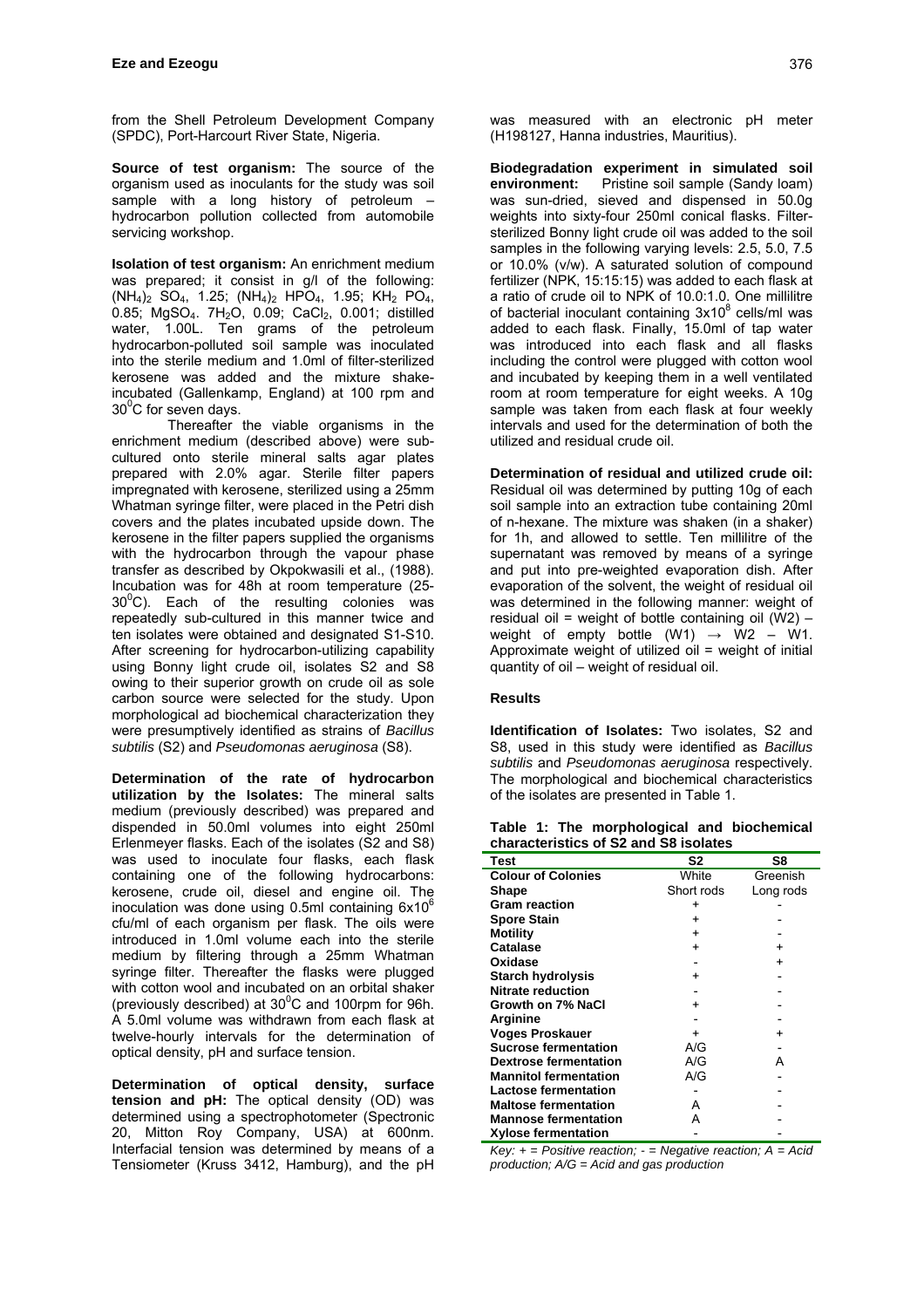**Biodegradation studies in liquid medium using crude oil and crude oil products as substrates:** There was a marked increase in the optical density (OD) of the medium during the biodegradation experiment in liquid medium using the isolates, *B. subtilis and P. aeruginosa* as inoculants and crude oil and its products as substrates. This is presented in Figure 1. The mean maximum OD values of both isolates are shown in Table 2. *Bacillus subtilis* grew best on kerosene (maximum  $OD_{600} = 1.42$ ) while *Pseudomonas aeruginosa* grew best on crude oil (maximum  $OD_{600} = 1.56$ ).

**Table 2: The mean maximum optical density (OD600) values for isolates S2 and S8 during their 96h- growth on crude oil and crude oil products in shake flask cultures. Optical Density (**λ **= 600nm)** 

| <b>Isolate</b> | Kerosene | Crude<br>oil | <b>Diesel</b><br>oil | <b>Engine</b><br>oil |
|----------------|----------|--------------|----------------------|----------------------|
| S <sub>2</sub> | 1.42     | 1.29         | 1.33                 | 0.25                 |
| S8             | 1 17     | 1.56         | 1.39                 | በ 24                 |

The surface tension of the medium decreased remarkably during the growth of both isolates as shown in Figure 2. Similarly the pH of the medium decreased with each organism (Fig. 3).

**Biodegradation studies in simulated soil environment:** The effects of biostimulation and bioaugmentation on the rate of oil metabolism in the soil are presented in Table 3. There were marked increases in the percentage of degraded oil in biostimulated and bioaugmented samples when compared with uninoculated and unsupplemented samples (controls).

### **Discussion**

The two isolates, *Bacillus subtilis* (S2) and *Pseudomonas aeruginosa* (S8) involved in the degradation of petroleum in this study are members of the genera of bacteria implicated in petroleum hydrocarbon biodegradation (Ekundayo and Omokaro, 1987).

The observed increase in optical density (OD600) during the 96h-degradation of crude oil and crude oil products in liquid medium by the two isolates confirmed previous reports (Okpokwasili and Okorie, 1991). The *P.* a*eruginosa* grew best on crude oil as indicated by its highest mean maximum OD600 value during its growth on the substrate (Table 2). The ability of the crude oil to support good microbial growth could be due to its complex composition which in addition to hydrocarbons may also contain other compounds and elements which may serve as nutrients to the organism. In fact according to Okpokwasili and James (1995) some of the compounds in crude oil have been shown to be sources of readily available nitrogen and mineral nutrients. The OD of *P.* a*eruginosa* was higher with diesel oil than with kerosene, indicating better growth with diesel oil. This further confirms previous report that oil degrading microorganisms show a<br>preference for higher molecular weight preference for higher molecular weight hydrocarbons (Wilkinson, 1971). On the contrary, *B. subtilis* grew best on kerosene as shown by its highest OD (OD $_{600}$ ) = 1.42) with the substrate. This best growth of *B. subtilis* on kerosene markedly deviates from previous findings and is indicative of the presence of novel degradative system in the organism. Growth of the two isolates on engine oil was poor, and this could be attributed to the high viscosity of the oil which could reduce its bioavailability.

The surface tension of the medium decreased remarkably during the growth of both isolates on the oils (Fig. 2). The fall in surface tension could be due to the elaboration of biosurfactants in the medium, because<br>microorganisms are known to produce microorganisms are known to biosurfactants when they grow on carbohydrates, hydrocarbons and oils (Mercade et al., 1993). Production of biosurfactants makes it possible for microorganisms to render such hydrophobic substrates as hydrocarbons and oils amenable to biodegradation. A decrease in pH due to medium acidification was also observed during the degradation study (Fig.3). A fall in pH under similar conditions has been reported (Okpokwasili and Okorie, 1991), and this may be caused by the production of carboxylic acids during the degradation process (Atlas, 1984).

The extracted weights of residual oils (Table 3) from the simulated soil experiment show that biostimulation (nutrient addition) and bioaugmentation (inoculum addition) increased the rate of oil metabolism in the soil by the microbes. This is in agreement with the report of Atlas (1984), that addition of nitrogen fertilizer and oil – degrading microbes increases the rate of microbial metabolism of petroleum in the soil. Generally, rates and extents of crude oil removal in nutrientsupplemented or inoculated soils were significantly  $(p < 0.01)$  high in relation to unsupplemented and uninoculated samples (controls).

**Conclusion:** The present study brings to the limelight the high hydrocarbonclastic qualities of the isolates used, projecting them as good candidates for the clean-up of environments contaminated by crude oil and crude oil products. The study also reveals the presence of novel degradative systems in the strain of *B. subtilis* (S2) used, as evidenced by its ability to utilize kerosene more than the other petroleum substrates. This deviates remarkably from previous findings that microbes have a preference for crude oil and diesel than kerosene, petrol and engine oil as growth substrates.

#### **References**

- Adenipekun, C. O. and Fasidi, I.O. (2005). Bioremediation of oil – polluted soil by *Lentinus subnudus*, a Nigerian white – rot fungus, *African Journal of Biotech*. 4, 796- 798.
- Atlas, R. M. (1984) *Petroleum Microbiology.* McGraw-Hill, New York.
- Atlas, R. M,. and Bartha, R (1987) Transport and Transformation of Petroleum. In: *Longterm Environmental Effects of Offshore oil and Gas Development* (D.F. Boesch and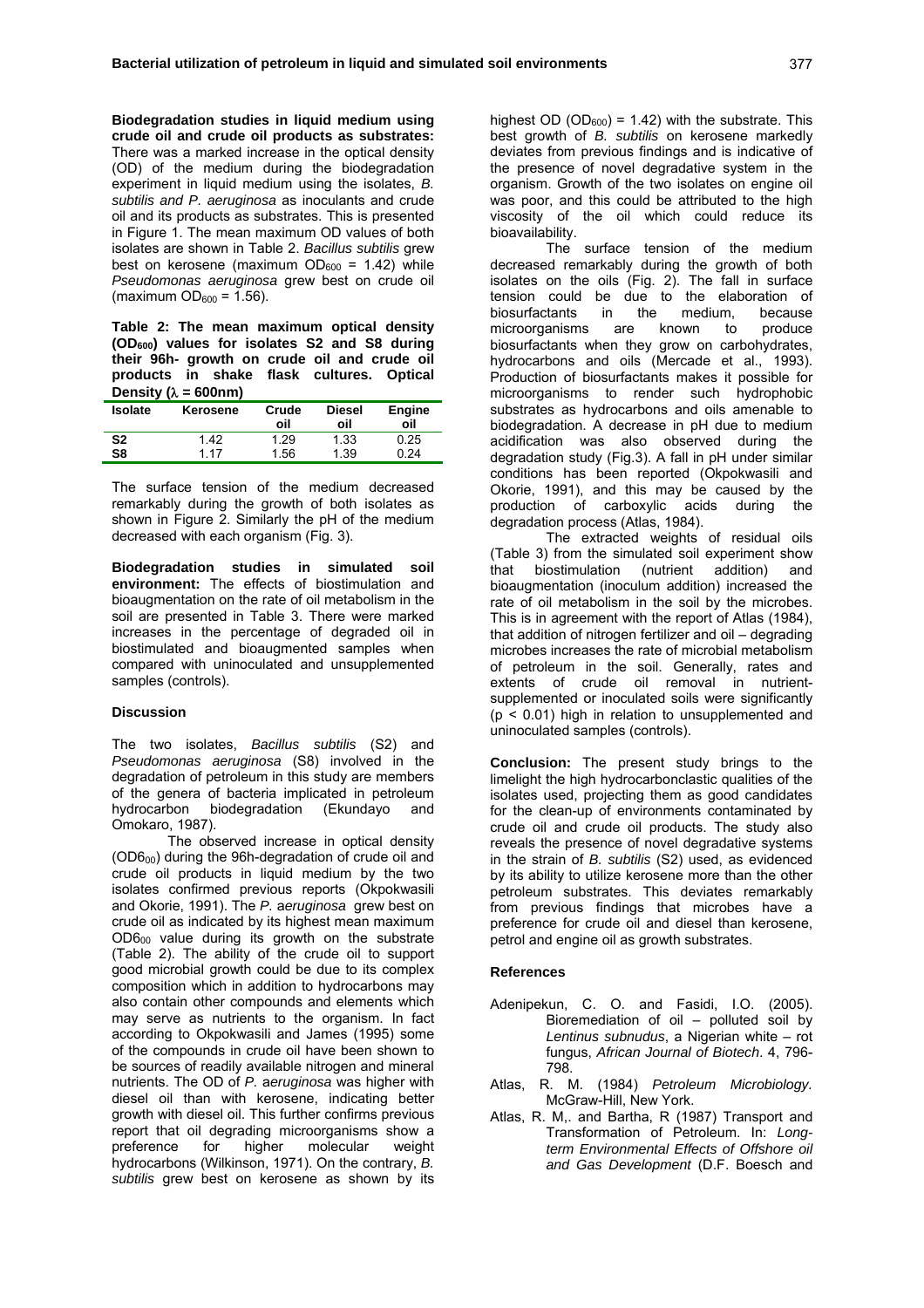